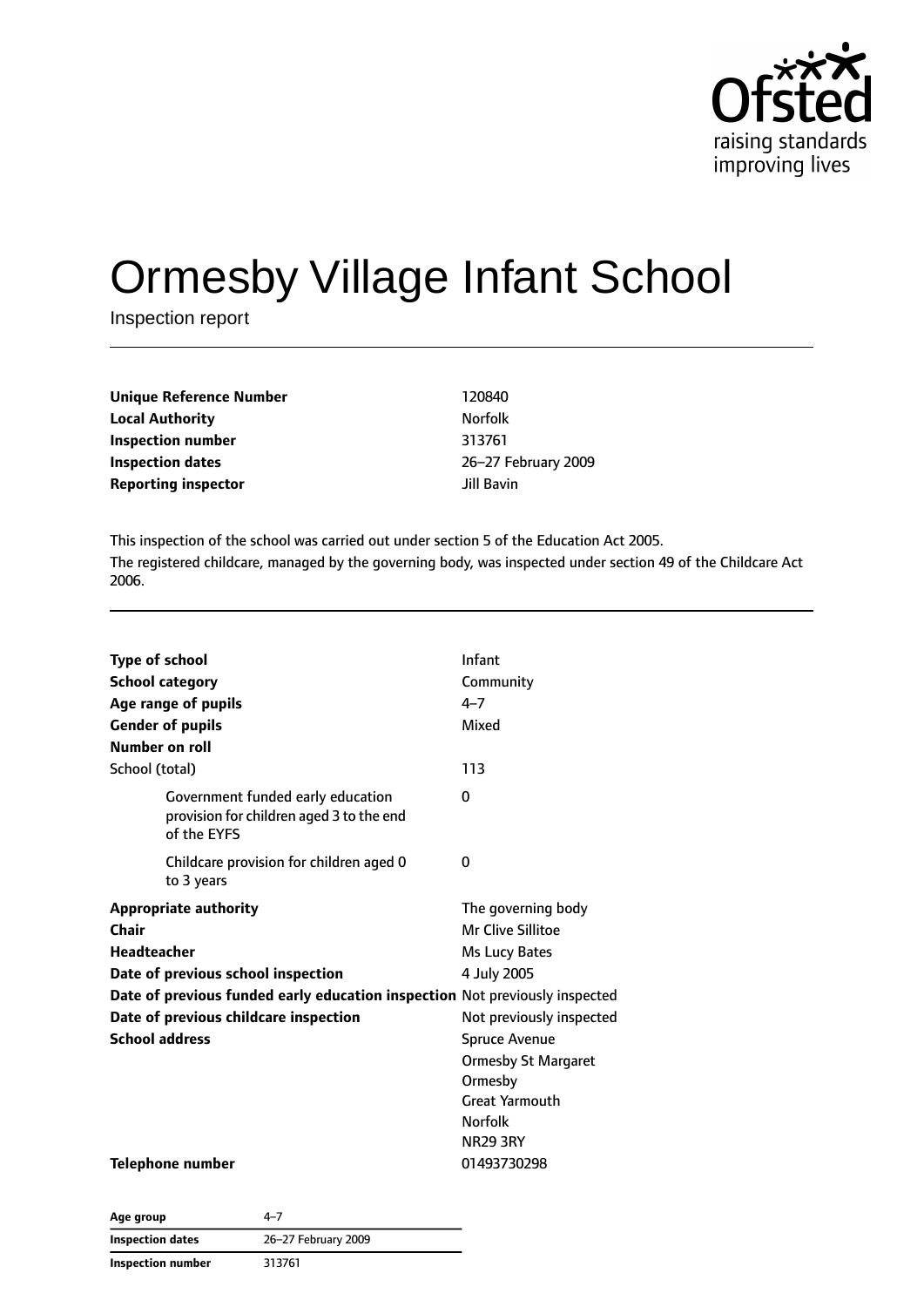**Fax number** 01493 733810

| Age group         | $4 - 7$             |
|-------------------|---------------------|
| Inspection dates  | 26-27 February 2009 |
| Inspection number | 313761              |

 $\overline{\phantom{a}}$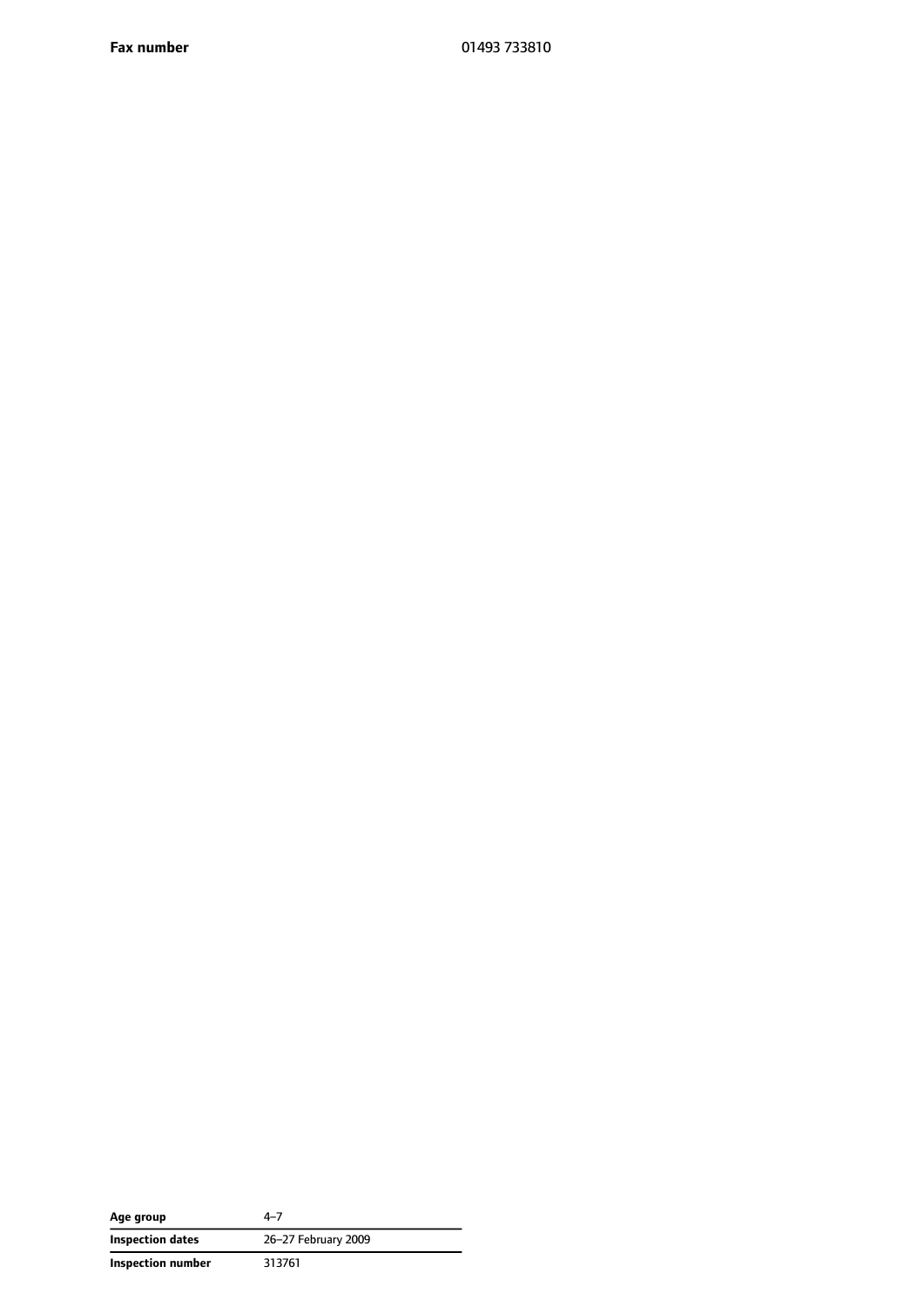.

#### Website: www.ofsted.gov.uk

This document may be reproduced in whole or in part for non-commercial educational purposes, provided that the information quoted is reproduced without adaptation and the source and date of publication are stated.

Further copies of this report are obtainable from the school. Under the Education Act 2005, the school must provide a copy of this report free of charge to certain categories of people. A charge not exceeding the full cost of reproduction may be made for any other copies supplied.

<sup>©</sup> Crown copyright 2009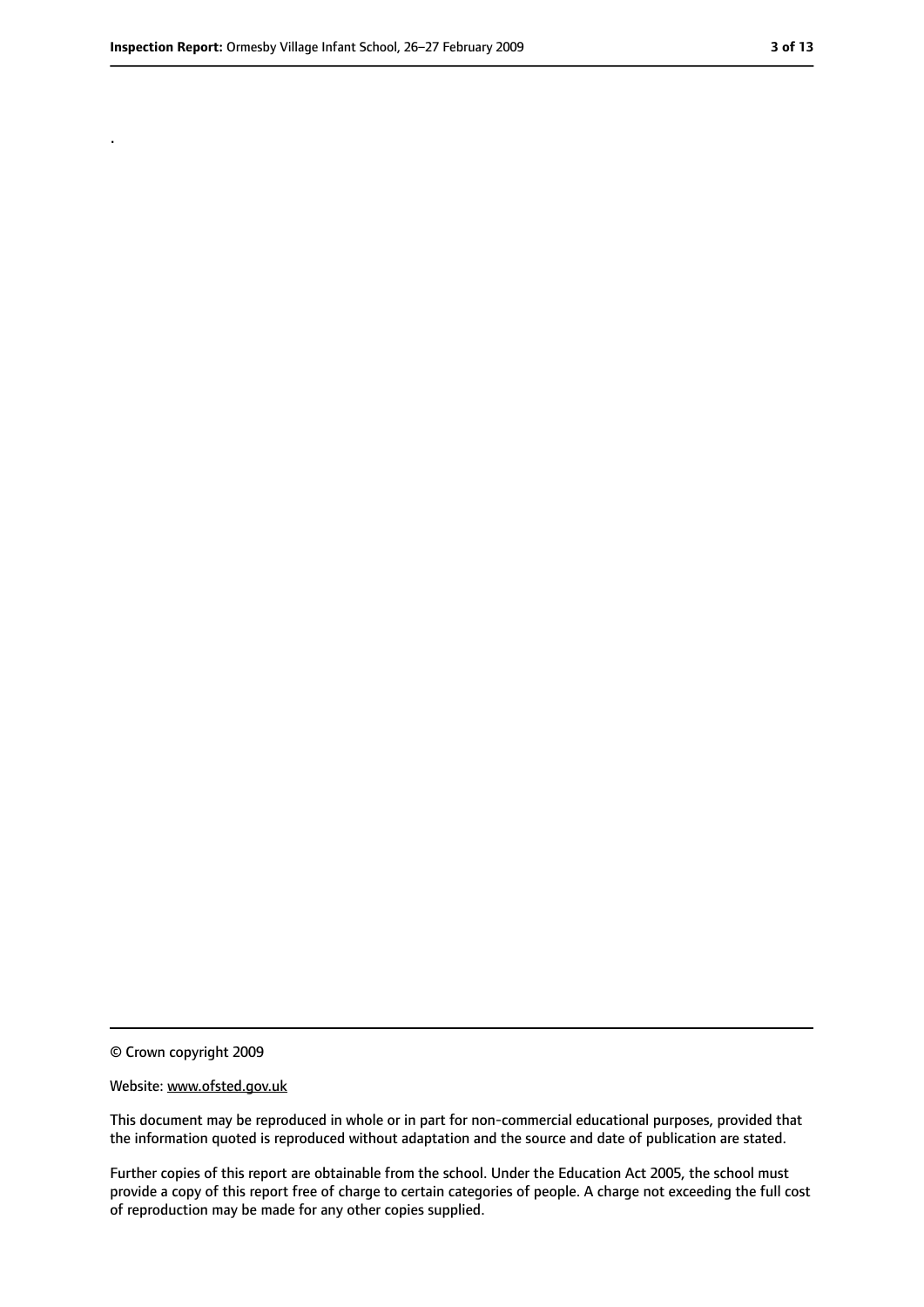# **Introduction**

The inspection was carried out by an Additional Inspector.

#### **Description of the school**

Ormesby Village Infant school is smaller than most schools of its type. Children in Years 1 and 2 are taught in three mixed age classes. There is a privately managed pre-school on site, which also provides a breakfast club and after school club. This provision was inspected separately. The provision for the Early Years Foundation Stage is through the school's Reception classes. Children start school in the September after their fourth birthday.

Several families have seasonal work, which means they take family holidays during term time. Most children come from White British families. Very few children from minority ethnic groups are learning English as an additional language. Over recent years, the school population has changed and the proportion of children with identified reasons for finding learning hard is above average. Currently there are far more children with statements of special educational needs than is typical nationally. Many of these children experience behaviour and communication difficulties.

The school became an infant school in September 2007 following a period of reorganisation in Norfolk, which necessitated staff redundancies. From September 2008, the headteacher has had a teaching commitment for part of the week. More than half the teachers have joined the school since September 2008. The school was re-awarded the Investor in People standard in 2008. It received the Activemark award in 2008 in recognition of its improved provision for physical education and sports activities.

#### **Key for inspection grades**

| Grade 1 | Outstanding  |
|---------|--------------|
| Grade 2 | Good         |
| Grade 3 | Satisfactory |
| Grade 4 | Inadequate   |
|         |              |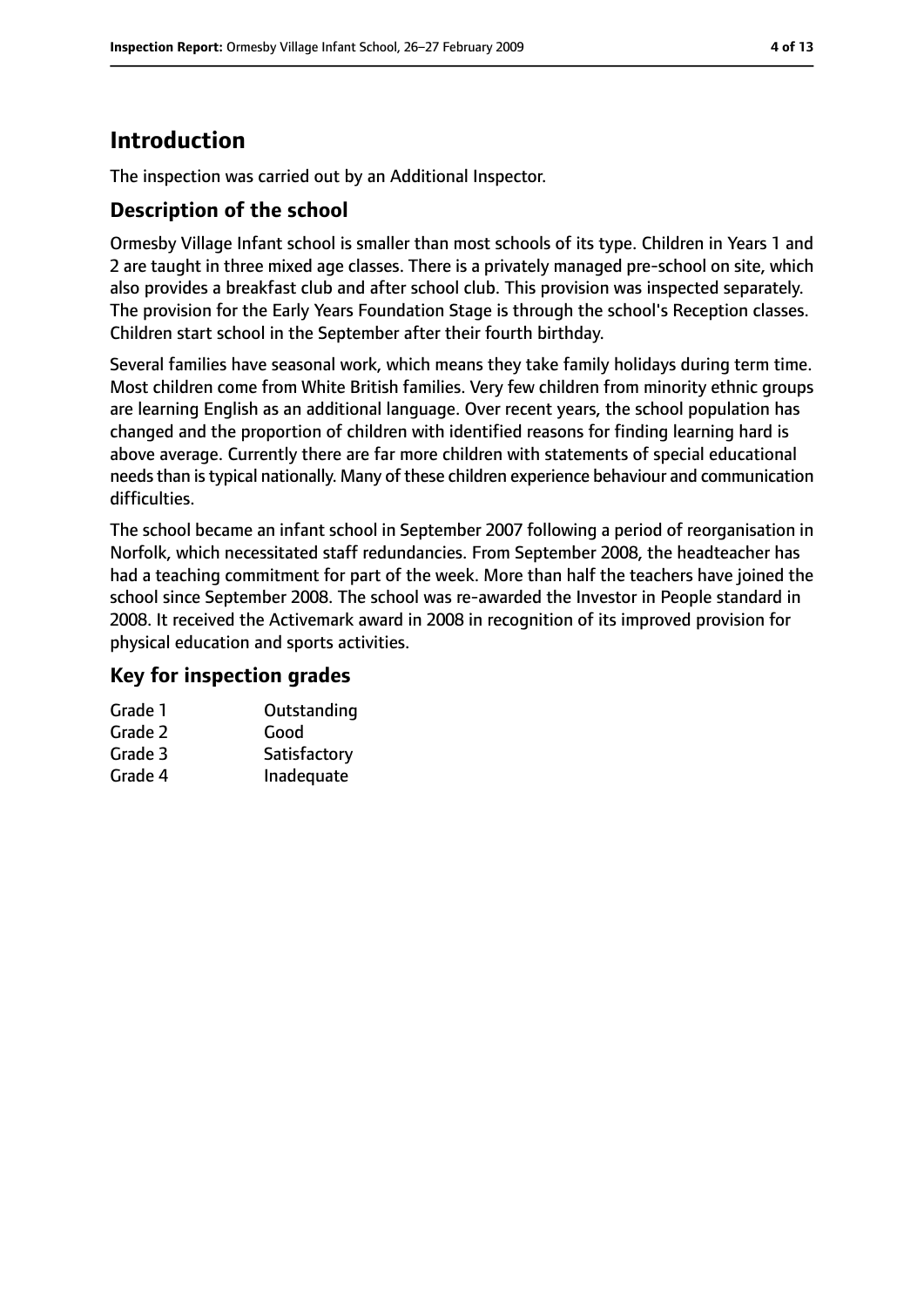## **Overall effectiveness of the school**

#### **Grade: 2**

Ormesby Village School is a good school. This judgement matches the school's own evaluation. Because of strong and skilful leadership from the headteacher, including astute self-evaluation, staff are pulling together and new members of staff are rapidly contributing to the clear vision for continued improvement. Strengths in leadership and management are evident in the significant improvement in most aspects of the school's work since the previous inspection. This track record of considerable improvement, in spite of the turmoil that school reorganisation involved, means the school has good capacity for further development. Parents appreciate the school's strengths and believe it to have been 'well led through the upheaval of reorganisation'. While some describe the mixed age classes as 'less than ideal', they continue to support the school. They are very pleased with their children's progress and their level of enjoyment. Many attribute this to the headteacher, while expressing their appreciation of all staff. One of them summed it up, 'I have nothing but praise for the staff and headteacher'. Several parents referred to their child's 'good steady progress' and 'very much improved' social skills.

Children's involvement in choosing topics, such as 'Jungles and Rainforests' and 'Castles, Knights and Princesses', contributes to their good personal development and their outstanding enjoyment of school. Topics such as these add interest and relevance for children. They allow children to learn through making links between subjects and the good curriculum is a significant feature in the good level of progress that all children make, regardless of their differing starting points. Personal, social and health education are woven throughout the daily routines, and inform almost every exchange between adults and children. This area is also addressed through designated, timetabled sessions and special events such as 'anti-bullying week'. As a result, pastoral care is good and children work together very effectively. Although a few parents expressed concern about some behaviour, it is good overall. Children feel entirely safe within school and most understand that instances of misbehaviour arise from particular social and emotional needs. Spiritual, moral, social and cultural development are good, the first three elements are especially so. Children have a clear understanding of right and wrong, which helps to govern their relationships with each other. They develop tolerant attitudes and are accepting of each other's differences. However opportunities for them to experience and understand the rich, cultural diversity of the United Kingdom are limited.

Teaching and learning are good. Since the previous inspection, the accuracy and frequency of assessment has improved significantly. This means that teachers' planning focuses more precisely on meeting the differing needs of the children, which contributes to higher expectations of children's performance. This has led to much improved presentation of work since the last inspection. Good teaching supports good progress for all groups of children as they move through the school and most attain broadly average standards in reading, writing, mathematics and science. Teaching assistants make a valuable contribution to children's learning. However, there are occasions, such as when teachers are addressing the class, when they are not actively engaged in supporting children's learning. Sometimes they are not fully briefed for their role working with a small group of children. The school has relatively new systems for checking each child's progress effectively. Staff keep a very close eye on how well every child is doing and this triggers extra help as required. This system works well and ensures that academic guidance is good.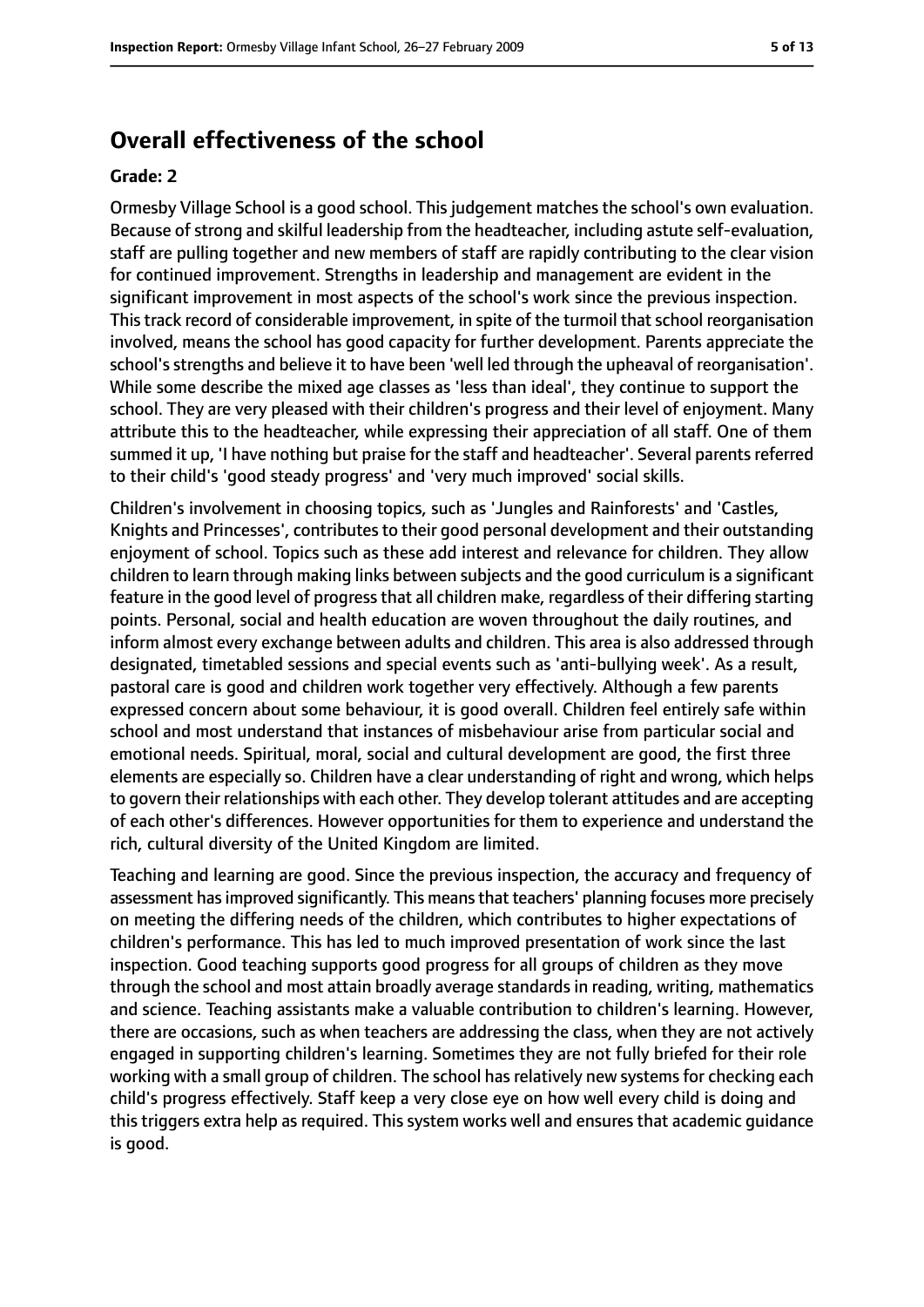## **Effectiveness of the Early Years Foundation Stage**

#### **Grade: 2**

The effectiveness of the Early Years Foundation Stage mirrors that of the main school. Good leadership and management mean that the school has made a good start to addressing the latest national requirements. The impact of this is most evident in the work introducing children to letters and their sounds, which is already accelerating children's progress rapidly. For example, children gain a good level of enjoyment and confidence by using card 'wheels' to find words with 'ai' in the middle. They have ample accessto the indoor and outdoor areas, which promotes the acquisition of skills in all six areas of learning. Good leadership has correctly identified that the next step is to ensure that resources are improved further to stimulate children's independent discovery even more. Children work happily and confidently as they learn to cooperate with each other and gain new skills. All groups of children make good progress and most are working at levels that are close to those expected for their age. Increasingly, some children exceed these expectations.

Because staff have a good understanding of how young children learn best, they ensure that children settle quickly, feel safe and secure and have plenty of opportunities to explore their own ideas independently. Consequently, children experiment with shape and balance, by trying to balance a cone on a 'clothes line'. A small group of children solved the problem of how to represent a pool of water, using construction equipment imaginatively and without recourse to adult help. When adults are working directly with children, their expectations are well-pitched to help children reach achievable challenges. Relationships between adults and children are good and children behave well. They regularly concentrate impressively for an extended period, for example when using the interactive white board independently to trace shapes. As in the main school, there are occasions when teachers do not ensure that the skills and talents of their teaching assistants are used fully. Nevertheless, for the most part staff work effectively as a team to keep children safe and to give them consistent messages about what is expected of them.

#### **What the school should do to improve further**

- Improve children's learning even further by always making the most effective use of teaching assistants' skills and talents.
- Give children opportunities to learn about Britain's rich, ethnic and cultural diversity.

## **Achievement and standards**

#### **Grade: 2**

In the past few years, the school's results in national assessments for pupils in Year 2, indicate that standards fluctuate, but the recent trend has been of rising standards and achievement. Standards in reading, writing, mathematics and science are usually broadly average by the time children leave the school and children's progress, from below average starting points, is good. In 2008, standards rose significantly in all areas. Children reached above average standards and the proportion of children reaching the higher levels, 2a and 3, was higher than nationally in all three areas. Achievement was good for these children. Children currently in Year 2 are on track to reach broadly average standards in 2009. This represents good achievement for them given their starting points. Pupils who struggle with their learning receive effective support and make as much progress as others. Support for pupils that are more able and for those acquiring English as an additional language, is equally effective. A few children, especially some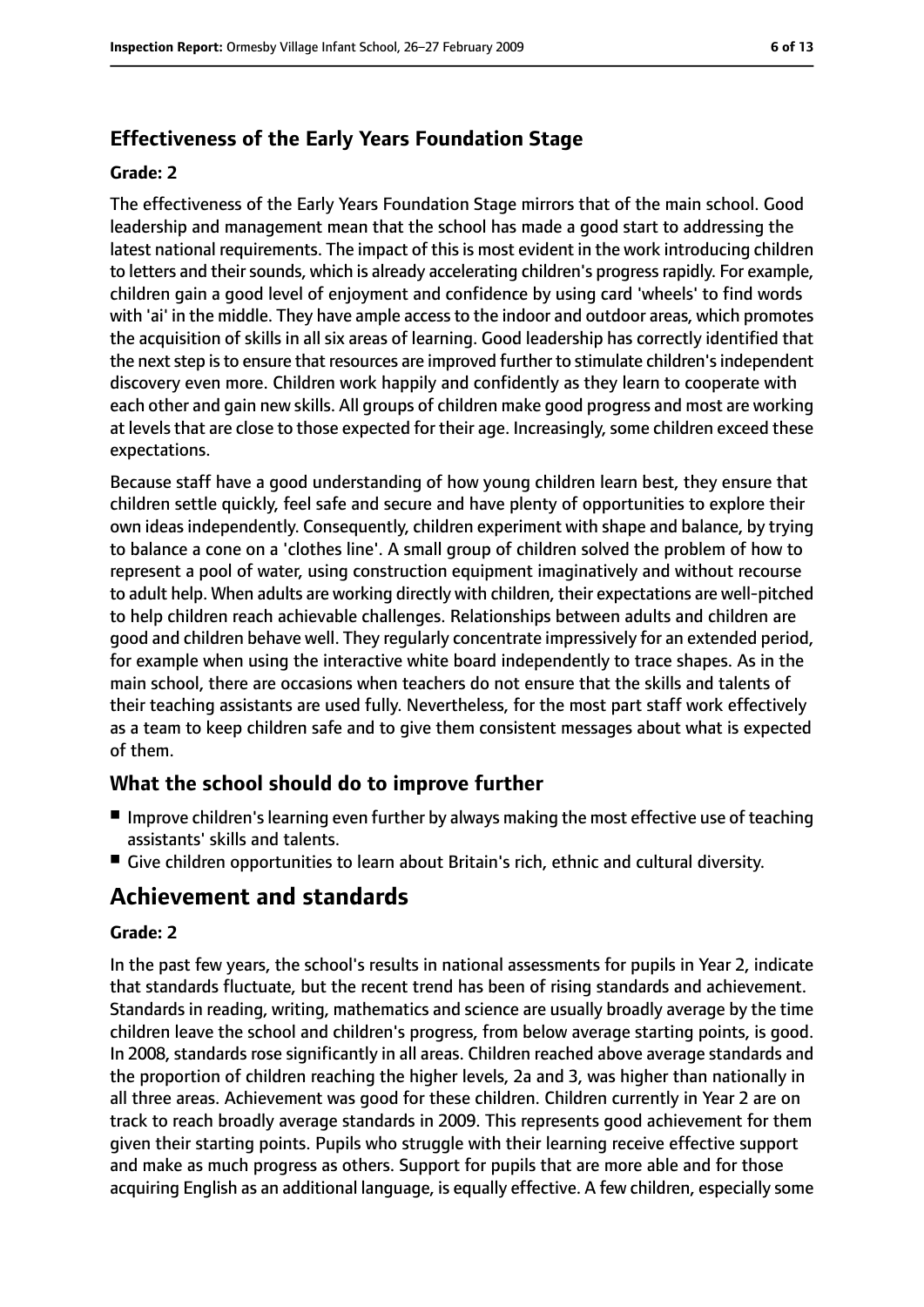of those who find learning particularly difficult, make exceptional progress. The school successfully increases the proportion of higher attaining children as they move through the school.

## **Personal development and well-being**

#### **Grade: 2**

Good relationships between staff and children foster good personal development. Because they are confident that their views will be valued and respected, children share their ideas willingly. This helps their learning effectively because they are prepared to volunteer ideas and ask questions. They enjoy school immensely and explain that this is because, for example, 'teachers are nice', 'there are lots of arty things to do' and 'lots of things to do in the playground'. Children are proud of their own achievements and generously commend the achievements of others. They know they work hard and they recognise that the work gets harder as they get older. Behaviour is good in lessons and around the school because it is managed well and children want to please teachers and teaching assistants. They have a good understanding of how to keep healthy, safe and fit. Their satisfactory attendance reflects the hard work of the school in minimising the impact of holidays taken in term time.

Pupils' spiritual, moral, social and cultural awareness is good. Children support a number of charities, which increases their sense of responsibility for those less fortunate than themselves. They reflect on serious issues, such as their attitudes to people who are different from themselves. Nevertheless, their understanding of the cultural diversity in Britain is limited. Regular opportunities to make choices, to work independently or in small groups, combined with the good acquisition and development of key skills, equip children well for the future. Their responsible attitudes mean that children make a good contribution to the smooth running of the school on a day-to-day basis. They undertake several jobs and responsibilities. The school council is a lively and valued group because children recognise that it makes a significant contribution to school life.

# **Quality of provision**

#### **Teaching and learning**

#### **Grade: 2**

Teachers make good use of assessments and plan to meet the needs of differing children precisely. They make good use of the topic based curriculum, that reflects children's interests, to encourage children to learn actively and think deeply. They give children time to raise their own questions and voice their ideas. This successfully supports the depth of children's understanding. They are adept at using their knowledge of children and the curriculum to challenge children without becoming unrealistically demanding. Consequently, learning is accelerated for all groups of children. On occasions, the pace of part of a lesson slows. For example, children stay sitting on the carpet listening to the teacher for too long. Consequently, opportunities for teaching assistants to begin work with a group are delayed. Teaching assistants and teachers share expectations of children effectively. This helps children of all abilities to make similar rates of progress.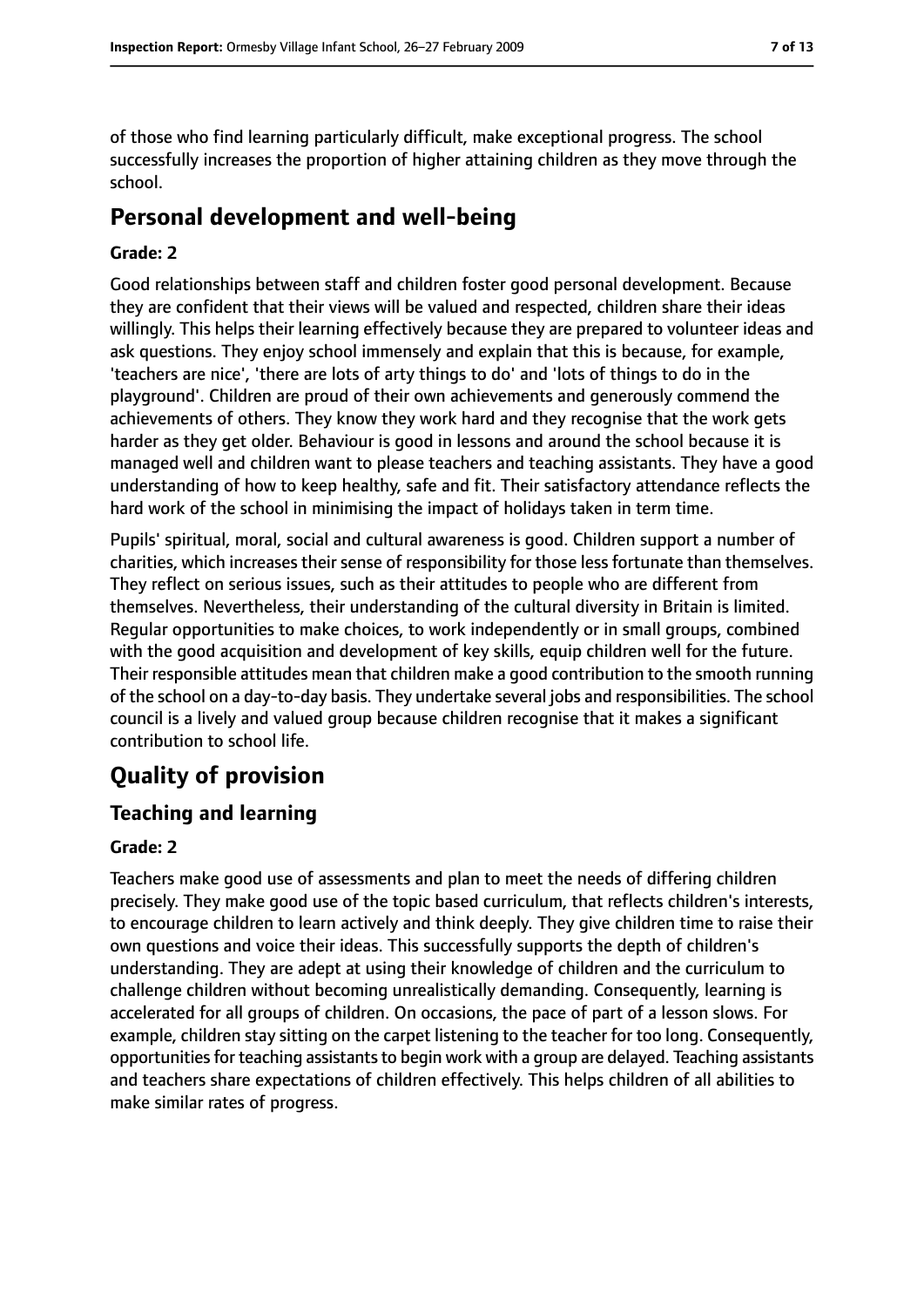#### **Curriculum and other activities**

#### **Grade: 2**

The curriculum successfully enthuses children and contributes to their outstanding enjoyment. It is lively and relevant because children are involved in selecting topics and because teachers plan with a strong emphasis on practical and active learning. For example, science knowledge, reading, writing and mathematical skills are closely intertwined when children research rainforest creatures. They pose a research question and decide how to categorise and record their discoveries. A well-planned balance of related activities allows children to pursue more independent learning, as for example, by producing artwork related to the rainforest. While children buzz with enthusiasm through this active learning, not all resources are equally useful and stimulating. On occasion, this constrains learning opportunities for some of the time. The school successfully maintains a good focus on literacy, numeracy and information and communication technology skills throughout the topic approach. Enrichment opportunities are good but activities that deepen children's understanding of different cultures within Britain, are reserved for special occasions, rather than being embedded throughout the curriculum.

#### **Care, guidance and support**

#### **Grade: 2**

Pastoral care is a strength within the school. Systems to ensure pupils' health, safety and welfare meet requirements. Adults share a common sense of purpose and a commitment to doing their best for all children, including the most vulnerable. Parents and carers are very complimentary about the school's success in this respect. The school provides a 'nurture group' for children with particular social and emotional needs. This is a contributory feature to their success in coping with school and making good progress, in spite of potential barriers to their learning. There is good support in class for children who find learning difficult. Rigorous use is made of help from external agencies. The school works hard and sensitively with parents to promote good attendance. Effective systems mean that staff regularly and accurately check children's progress. This means that children are set targets with built-in challenge and this is helping to raise standards and achievement. Children are increasingly aware of their targets. Involving children in assessing their own learning is improving rapidly, for example by using photographs to show them their achievements in physical education. This is, however, still work in progress.

## **Leadership and management**

#### **Grade: 2**

Leaders and managers at all levels have done well to continue school improvement, despite all the work that has gone in to school reorganisation. Subject leaders who have taken on new responsibilities have made a good start in their roles. They are already contributing to school improvement. Success is apparent in the upward trend in standards, an uninterrupted profile of good achievement for children and rapid development in involving children in assessing their own learning.

The headteacher leads with vision and passion. She has successfully promoted an ethos of teamwork and shared purpose, in spite of significant staff changes. Most importantly, she has established systems for checking how well the school is doing, that increase openness and accountability. Throughout the period of change and in her drive for continued school development, she has been supported well by governors, who share her sense of purpose. The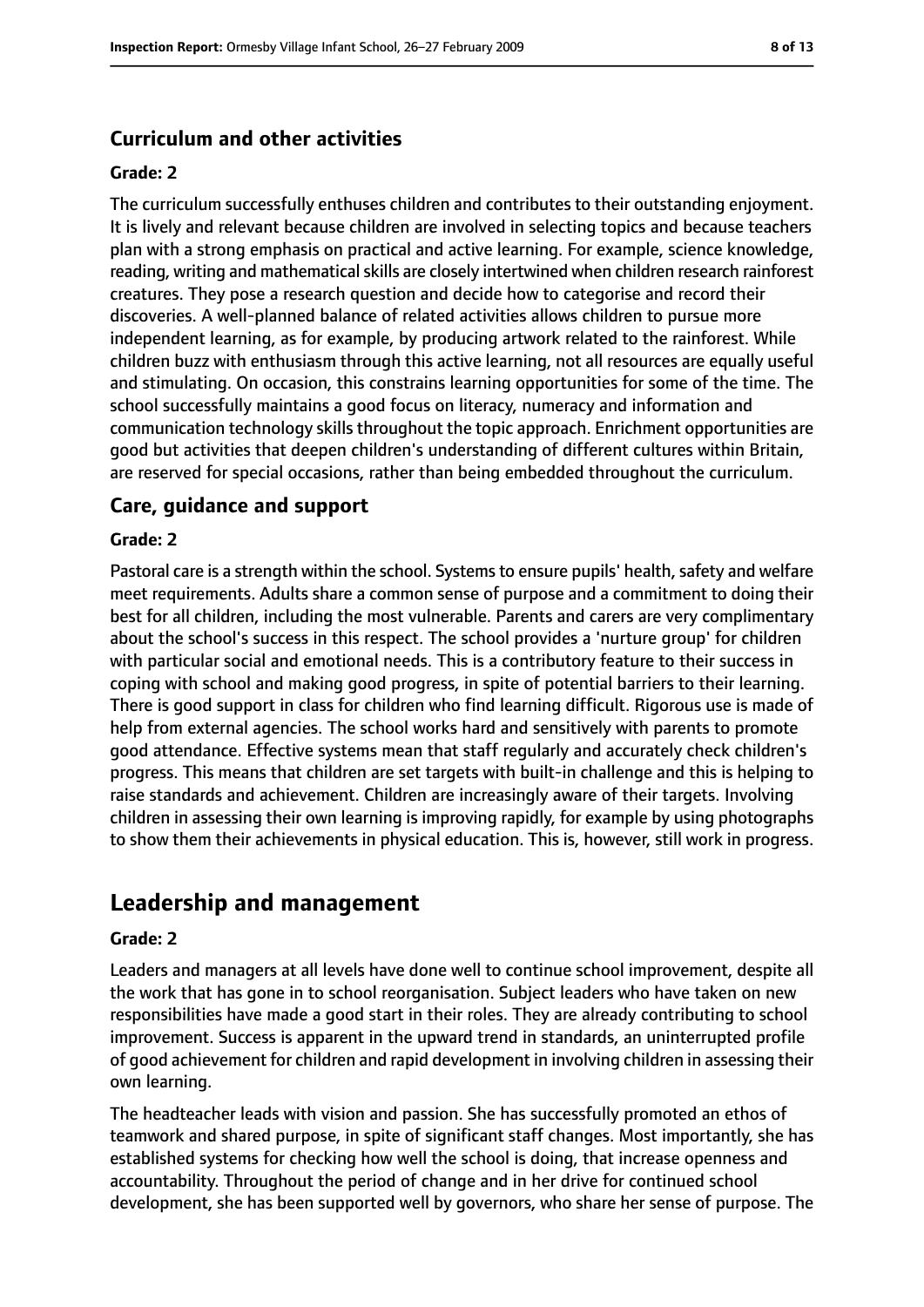headteacher rightly recognises that there are opportunities to extend the school's links with different community groups. Nevertheless, children benefit from good links with the immediate, local community and their parents.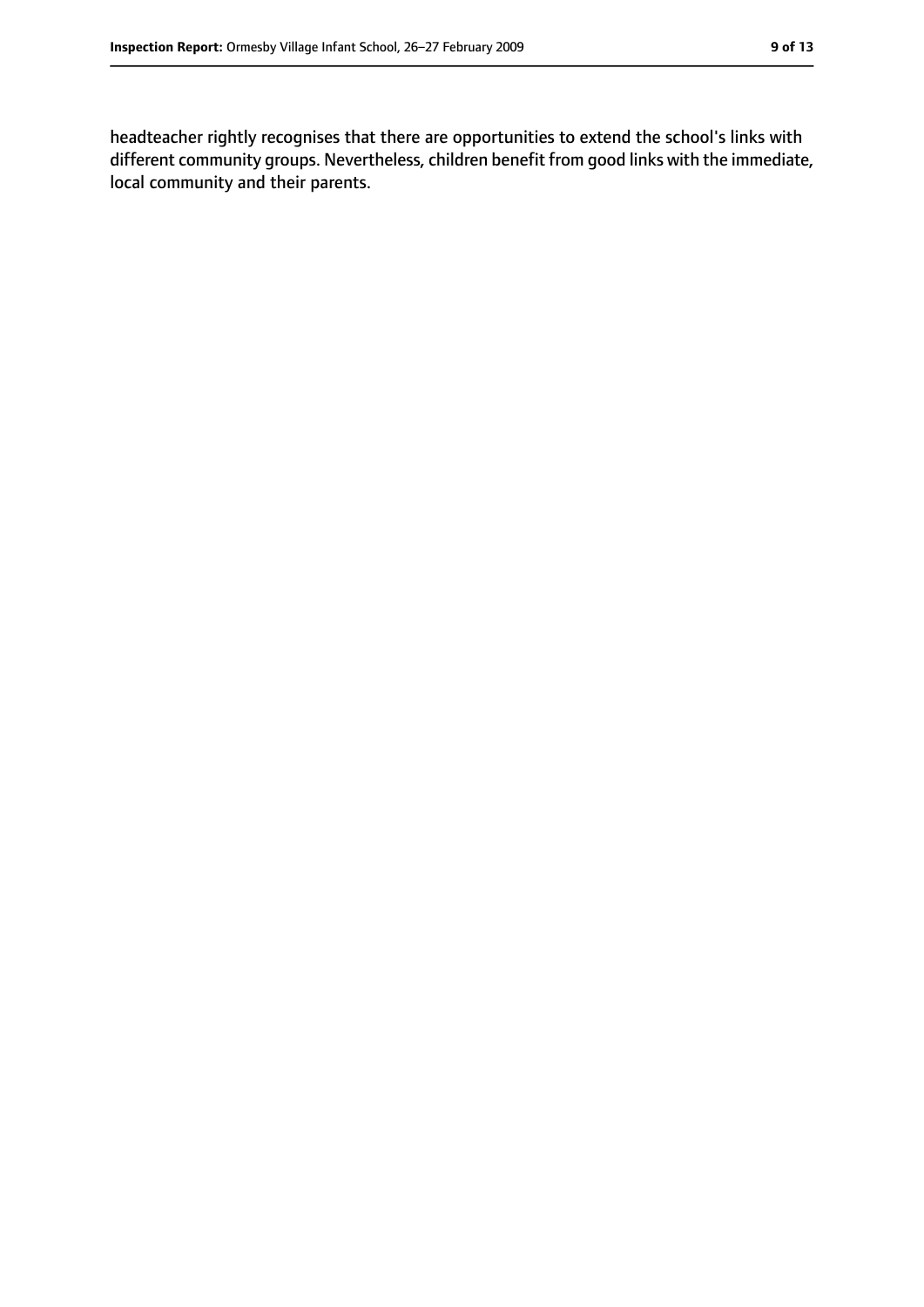**Any complaints about the inspection or the report should be made following the procedures set out in the guidance 'Complaints about school inspection', which is available from Ofsted's website: www.ofsted.gov.uk.**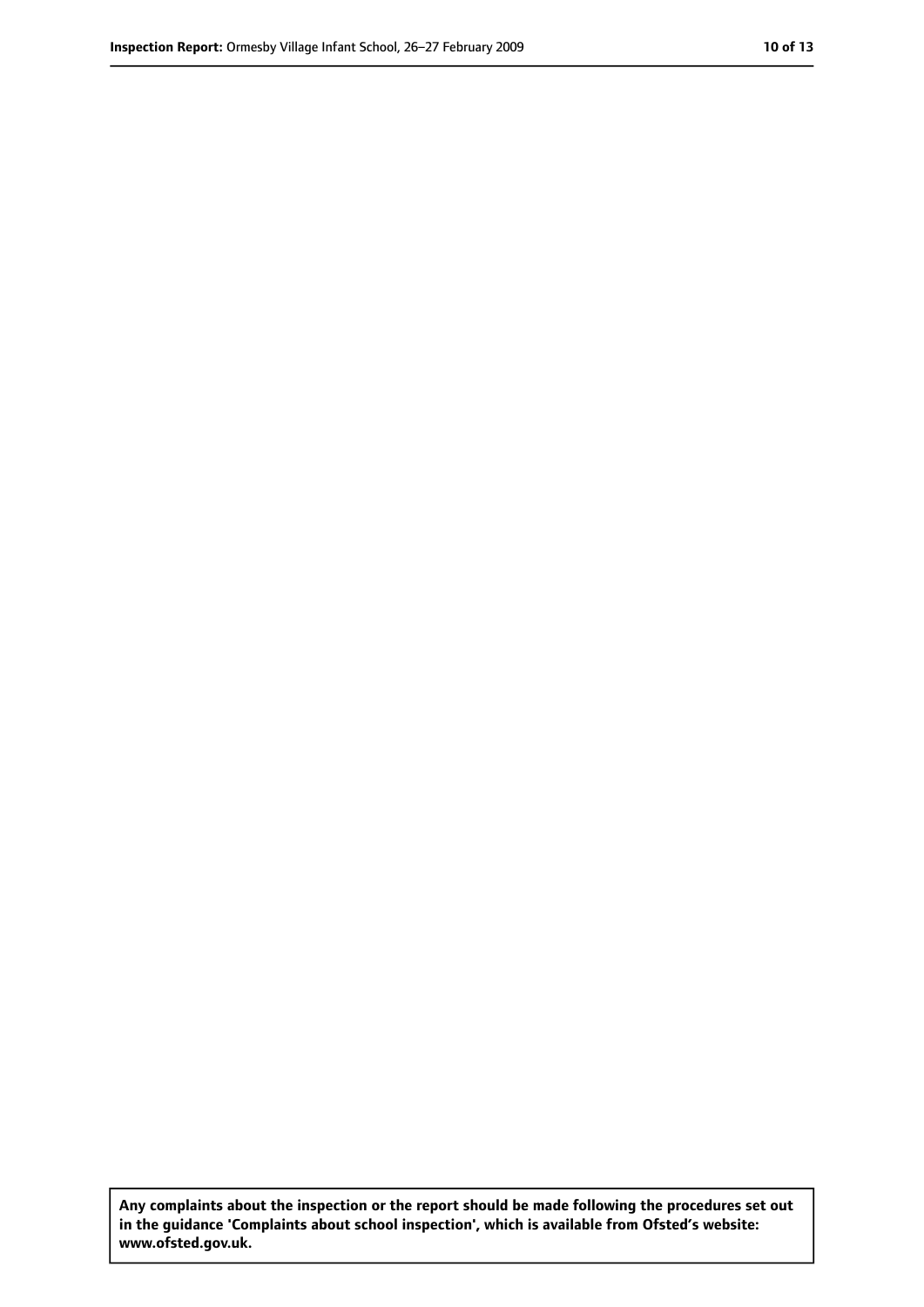# **Inspection judgements**

| Key to judgements: grade 1 is outstanding, grade 2 good, grade 3 satisfactory, and | <b>School</b> |
|------------------------------------------------------------------------------------|---------------|
| arade 4 inadequate                                                                 | Overall       |

#### **Overall effectiveness**

| How effective, efficient and inclusive is the provision of<br>education, integrated care and any extended services in meeting the<br>needs of learners? |     |
|---------------------------------------------------------------------------------------------------------------------------------------------------------|-----|
| Effective steps have been taken to promote improvement since the last<br>inspection                                                                     | Yes |
| How well does the school work in partnership with others to promote learners'<br>well being?                                                            |     |
| The capacity to make any necessary improvements                                                                                                         |     |

## **Effectiveness of the Early Years Foundation Stage**

| How effective is the provision in meeting the needs of children in the<br><b>EYFS?</b>       |  |
|----------------------------------------------------------------------------------------------|--|
| How well do children in the EYFS achieve?                                                    |  |
| How good are the overall personal development and well-being of the children<br>in the EYFS? |  |
| How effectively are children in the EYFS helped to learn and develop?                        |  |
| How effectively is the welfare of children in the EYFS promoted?                             |  |
| How effectively is provision in the EYFS led and managed?                                    |  |

#### **Achievement and standards**

| How well do learners achieve?                                                                               |  |
|-------------------------------------------------------------------------------------------------------------|--|
| The standards <sup>1</sup> reached by learners                                                              |  |
| How well learners make progress, taking account of any significant variations<br>between groups of learners |  |
| How well learners with learning difficulties and/or disabilities make progress                              |  |

#### **Annex A**

<sup>&</sup>lt;sup>1</sup>Grade 1 - Exceptionally and consistently high; Grade 2 - Generally above average with none significantly below average; Grade 3 - Broadly average to below average; Grade 4 - Exceptionally low.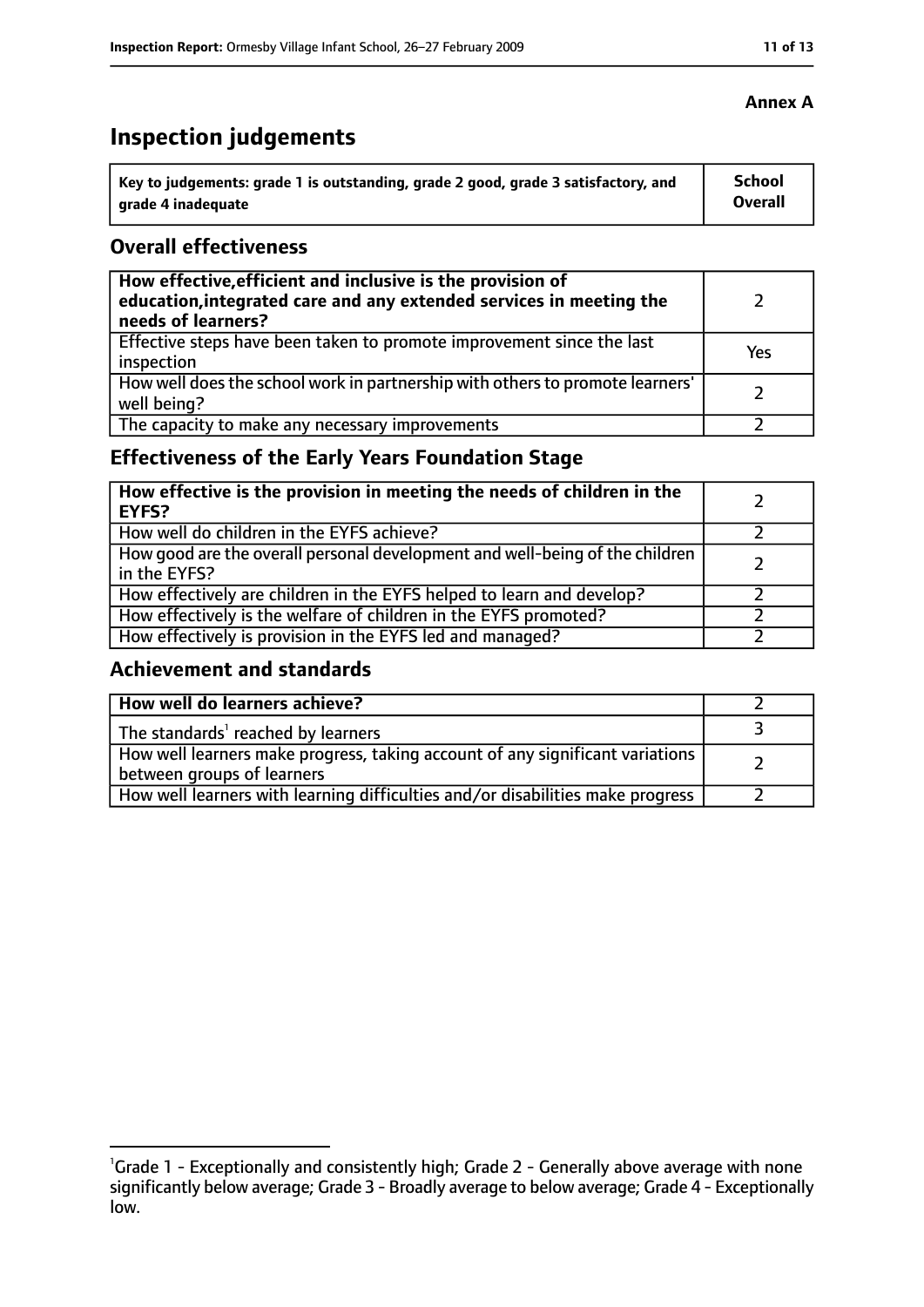# **Personal development and well-being**

| How good are the overall personal development and well-being of the<br>learners?                                 |  |
|------------------------------------------------------------------------------------------------------------------|--|
| The extent of learners' spiritual, moral, social and cultural development                                        |  |
| The extent to which learners adopt healthy lifestyles                                                            |  |
| The extent to which learners adopt safe practices                                                                |  |
| The extent to which learners enjoy their education                                                               |  |
| The attendance of learners                                                                                       |  |
| The behaviour of learners                                                                                        |  |
| The extent to which learners make a positive contribution to the community                                       |  |
| How well learners develop workplace and other skills that will contribute to<br>their future economic well-being |  |

# **The quality of provision**

| How effective are teaching and learning in meeting the full range of<br>learners' needs?              |  |
|-------------------------------------------------------------------------------------------------------|--|
| How well do the curriculum and other activities meet the range of needs and<br>interests of learners? |  |
| How well are learners cared for, quided and supported?                                                |  |

## **Leadership and management**

| How effective are leadership and management in raising achievement<br>and supporting all learners?                                              |     |
|-------------------------------------------------------------------------------------------------------------------------------------------------|-----|
| How effectively leaders and managers at all levels set clear direction leading<br>to improvement and promote high quality of care and education |     |
| How effectively leaders and managers use challenging targets to raise standards                                                                 |     |
| The effectiveness of the school's self-evaluation                                                                                               |     |
| How well equality of opportunity is promoted and discrimination eliminated                                                                      |     |
| How well does the school contribute to community cohesion?                                                                                      | 3   |
| How effectively and efficiently resources, including staff, are deployed to<br>achieve value for money                                          |     |
| The extent to which governors and other supervisory boards discharge their<br>responsibilities                                                  |     |
| Do procedures for safequarding learners meet current government<br>requirements?                                                                | Yes |
| Does this school require special measures?                                                                                                      | No  |
| Does this school require a notice to improve?                                                                                                   | No  |